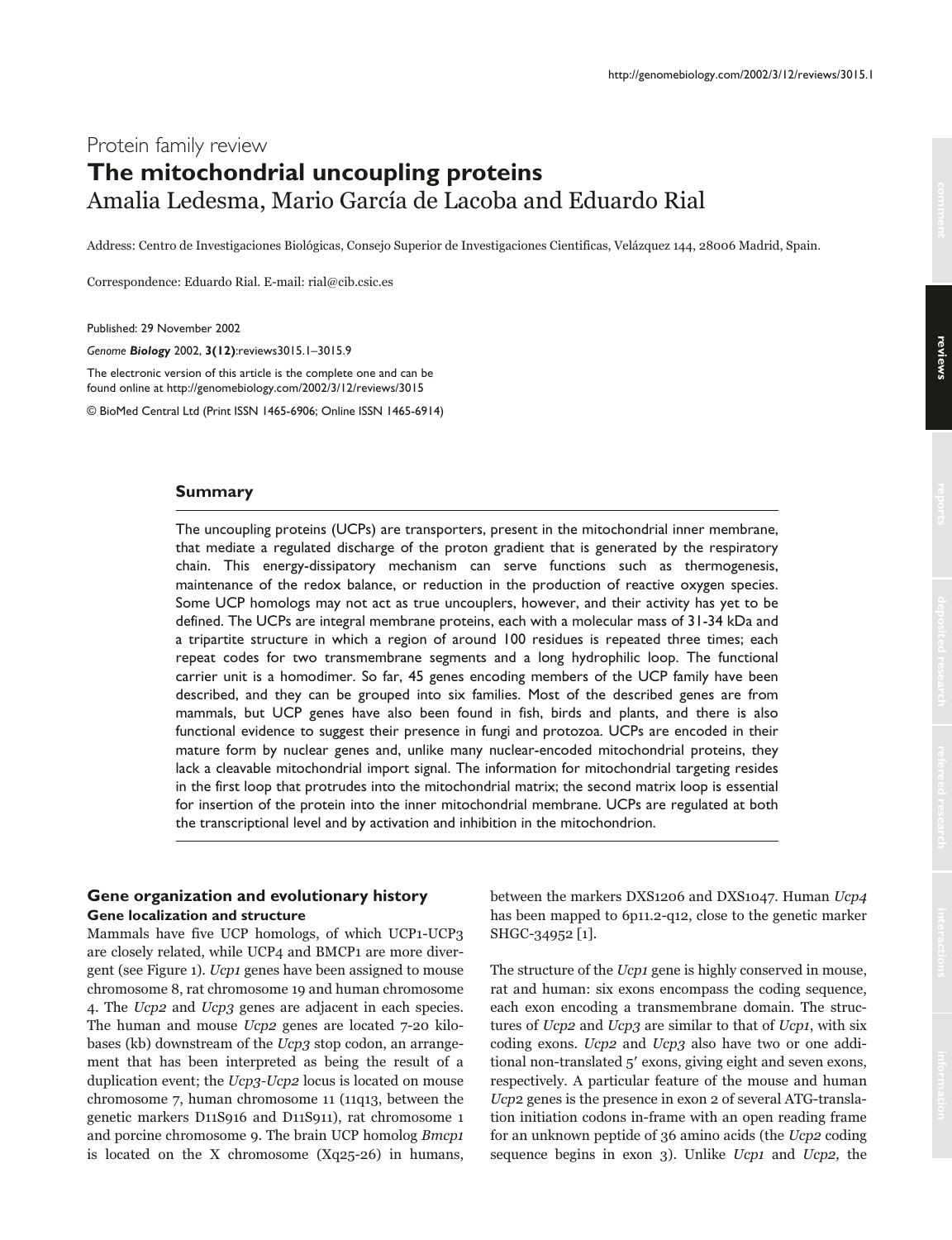

### **Figure 1**

An unrooted phylogenetic tree depicting the evolutionary relationships among the members of the UCP family. Colors illustrate the six major classes into which the proteins cluster. The key to nomenclature can be found in Table 1. Evolutionary distances were calculated from the sequence alignment applying the Jukes-Cantor correction method and the tree was constructed using the Neighbor-Joining method. The dotted lines indicate the more distant relationship of the UCP4 and BMCP1 proteins to the other UCPs.

human Ucp3 gene is expressed as two splice variants generated by alternative splicing of the last intron; one transcript encodes the full-length protein (UCP3L), while the other encodes a truncated version (UCP3S) lacking the sixth transmembrane domain. This UCP3S variant is generated when a cleavage and polyadenylation signal (AATAAA), located in the last intron, terminates message elongation prematurely [2]. BMCP1 and UCP4 have also been reported to have

isoforms of varying lengths. The structure of the genes of plant UCPs is somewhat different; in Arabidopsis, for example, the UCP genes all contain nine exons [1]. Arabidopsis AtUCP2 is located in chromosome 5.

## **Evolutionary history**

The UCPs belong to the superfamily of metabolite carriers of the mitochondrial inner membrane [3]. Members of the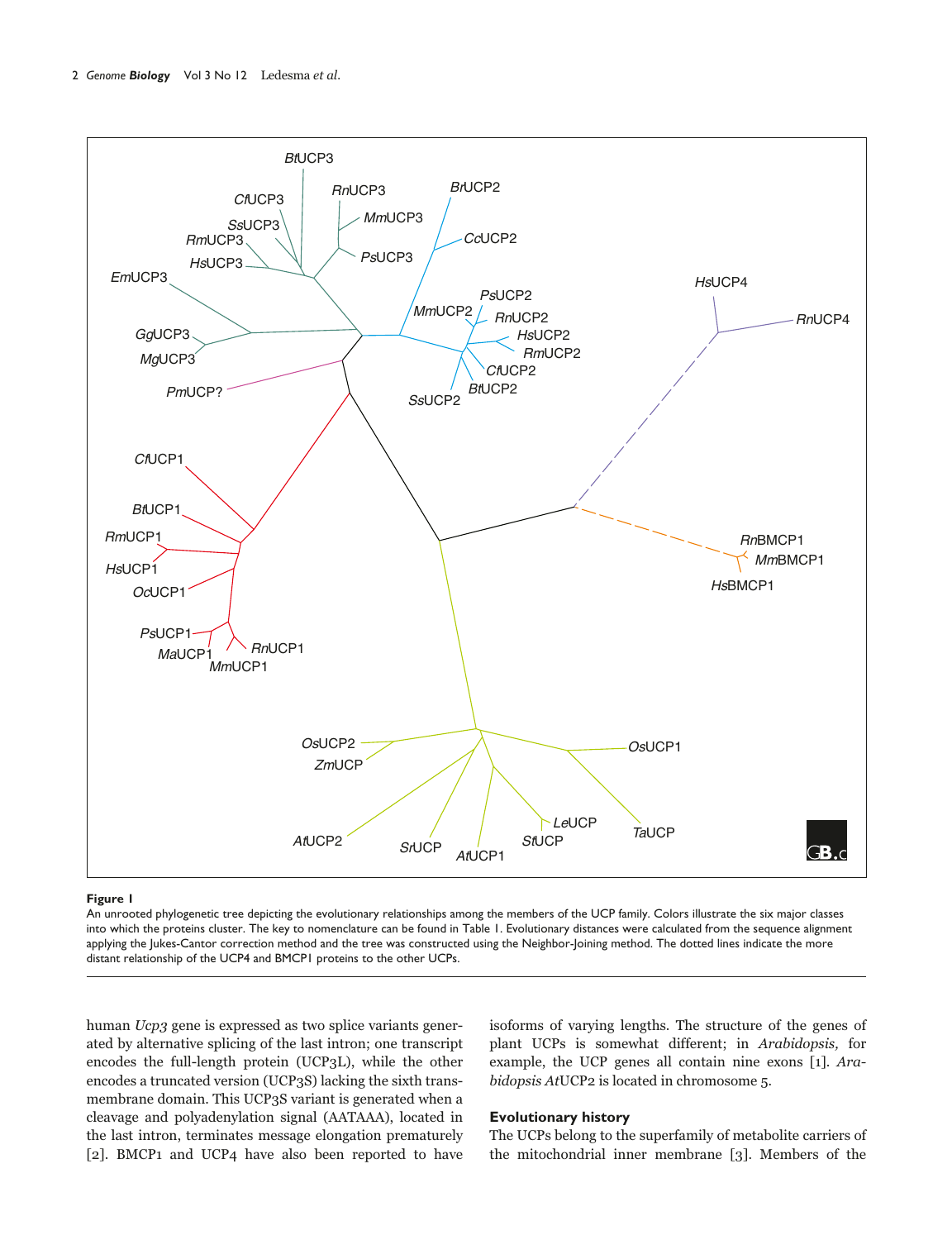superfamily share both structural and functional similarities. Probably one of the most characteristic features is their tripartite structure, with three repeats of about 100 amino acids, each containing two hydrophobic stretches linked by a long hydrophilic loop (Figure 2). Sequence analysis has revealed two conserved sequence motifs at the two ends of each of the long loops. The first, P-x-[DE]- $x_{2}$ -[RK] in the single-letter amino-acid code (where x is any amino acid), is at the carboxy-terminal end of the first helix of each repeat, and the second,  $[ED]$ -G-x<sub>4</sub>-[aromatic]- $[KR]$ -G, is at the carboxy-terminal end of the long matrix loop of each repeat. In fact, the sequence P-x-[DE]-x-[LIVAT]-[RK]-x-[LRH]- [LIVMFY]-[QGAIVM] (with PROSITE [4] accession number PS00215) has been used to recognize potential new members of the superfamily. It is striking that the most frequent structural arrangement in carriers and channels relies on the formation of  $\alpha$ -helical bundles with 12 membranespanning regions [5]. The members of the mitochondrial transporter superfamily are likely to have evolved from a primordial protein containing two transmembrane helices that was then triplicated. Since the functional carrier protein is a homodimer, it contains 12 transmembrane helices.

UCPs are present not only in animals and plants but also, according to functional evidence, in fungi and even protozoa [6]. This wide distribution is an indication that regulation of the efficiency of oxidative phosphorylation through physiological uncoupling may be a general strategy. Our phylogenetic analysis shows that the UCPs cluster into six distinct groups (Figure 1), and we have used this analysis to divide them in classes (Table 1). Only the UCP from the red sea bream does not fit into any of the major classes. It should be noted that names given in the literature to family members that are distantly related to UCP1-UCP3 could be misleading. Plant uncoupling proteins cluster together, and sequence comparison does not allow their functional assignation to any of the classes of animal UCPs. Two genes distantly related to Ucp1- Ucp3 have been identified in the mammalian brain and



## **Figure 2**

The transmembrane arrangement of the UCPs. Six  $\alpha$ -helical regions span the lipid bilayer, with the amino and carboxyl termini oriented to the cytosolic side of the membrane and the long hydrophilic loops on the matrix side. Dotted lines separate the three portions of the tripartite structure.

http://genomebiology.com/2002/3/12/reviews/3015.3

named Bmcp1 and Ucp4, but in fact two other members of the mitochondrial transporter superfamily, the oxoglutarate carrier and the dicarboxylate carrier, are more closely related to UCP1-UCP3 than these brain proteins [1].

# **Characteristic structural features**

The UCPs are integral membrane proteins that have molecular masses between 31 kDa and 34 kDa; the brain homologs (BMCP1 and UCP4) are larger proteins with masses of 36- 38 kDa. They are all basic proteins with isoelectric points around 9. As noted earlier, they have a tripartite structure (Figure 3), with two hydrophobic regions in each repeat that most likely correspond to transmembrane  $\alpha$ -helices. The polypeptide chain crosses the lipid bilayer six times, and the amino and carboxyl termini protrude into the mitochondrial inter-membrane space (Figure 2) [7]. The two helices within each repeat are connected by a long hydrophilic loop and that is located on the matrix side of the protein. The functional unit is a dimer formed by two identical subunits. It has been demonstrated for other members of the carrier superfamily that the two monomers can be covalently linked in tandem to give a unit that is functionally competent [8]. No high-resolution structural data are yet available for any of the members of the metabolite transporter superfamily.

The UCPs do not have an amino-terminal cleavable import sequence to drive their incorporation into mitochondria. A recent report [9] has shown that, in UCP1, the net positive charge of the first matrix loop resembles a targeting signal and that it can interact with hTom20, a receptor protein of the outer mitochondrial membrane import complex. UCP1 has two other binding sites for hTom20, in the second transmembrane domain and in the central matrix loop, but the one in the second matrix loop is the critical one for targeting and insertion into the inner membrane [9].

Mitochondrial transporters such as the UCPs show the general properties described for carriers, including high substrate specificity and low turnover numbers. Under patchclamp conditions, however, UCP1 displays a channel conductance of 75 pS, which is too high for a carrier mode. Deletion of nine amino acids from the third matrix loop of UCP1 leads to a pore-like state in which molecules of at least 1,000 Da can permeate, suggesting that this UCP1 mutant acts more like a channel than a carrier. This dual behaviour, carrier and channel, has also been observed for many other carriers and could be an indication that carriers and channels have a common origin and share a basic mechanism of transport. From a structural point of view, it suggests that there is a hydrophilic translocation pathway in the core of the protein, access to which would be controlled by gates, as are found in channels [10]. We have recently proposed that, in UCP1, the bundle formed by transmembrane  $\alpha$ -helices constitutes a hydrophilic channel, while the loops contribute to the formation of the gates [10].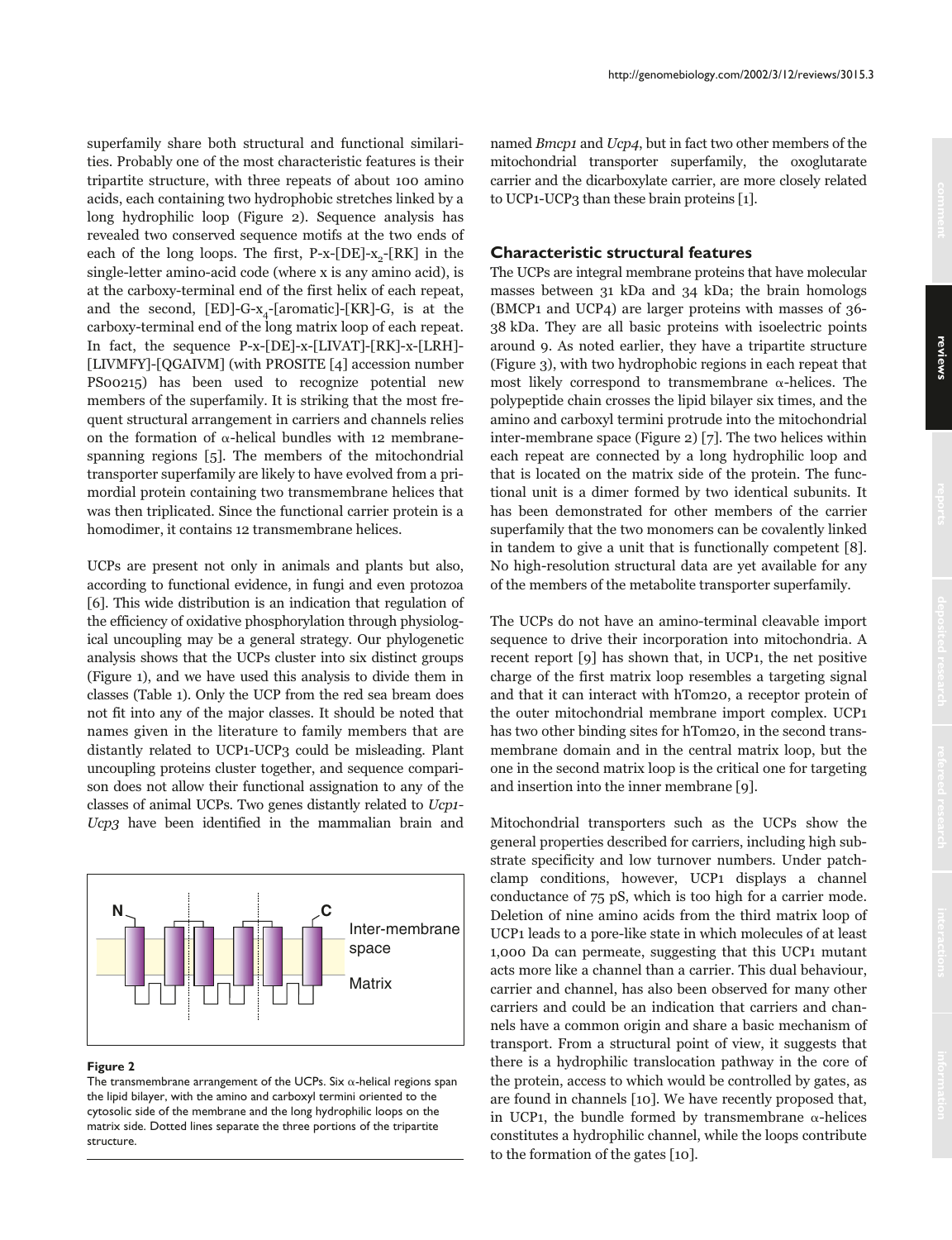**Table 1**

**Summary of the known members of the uncoupling protein family** 

| Class        | Protein                         | Species                      | Common<br>name   | Accession<br>number*   |
|--------------|---------------------------------|------------------------------|------------------|------------------------|
| UCPI         | <b>BtUCPI</b>                   | Bos taurus                   | Cow              | P10861 <sup>+</sup>    |
|              | <b>CfUCPI</b>                   | Canis familiaris             | Dog              | O9GMZI                 |
|              | <b>HsUCPI</b>                   | Homo sapiens                 | Human            | P25874                 |
|              | <b>RmUCPI</b>                   | Macaca mulatta               | Rhesus macaque   | O9NIE0 <sup>†</sup>    |
|              | <b>MaUCPI</b>                   | Mesocricetus auratus         | Syrian hamster   | P04575                 |
|              | <b>MmUCPI</b>                   | Mus musculus                 | Mouse            | P12242                 |
|              | <b>OcUCPI</b>                   | Oryctolagus cuniculus Rabbit |                  | P14271                 |
|              | PsUCPI                          | Phodopus sungorus            | Siberian hamster | Q9ER18                 |
|              | Rn UCPI                         | Rattus norvegicus            | Rat              | P04633                 |
| UCP2         | <b>BtUCP2</b>                   | Bos taurus                   | Cow              | Q9XSEI†                |
|              | <b>BrUCP2</b>                   | Brachydanio rerio            | Zebrafish        | Q9W720                 |
|              | CfUCP2                          | Canis familiaris             | Dog              | Q9N2                   |
|              | CcUCP <sub>2</sub>              | Cyprinus carpio              | Common carp      | Q9W725                 |
|              | H <sub>s</sub> UCP <sub>2</sub> | Homo sapiens                 | Human            | P55851                 |
|              | RmUCP <sub>2</sub>              | Macaca mulatta               | Rhesus macaque   | AF202130 <sup>†‡</sup> |
|              | MmUCP <sub>2</sub>              | Mus musculus                 | Mouse            | P70406                 |
|              | PsUCP <sub>2</sub>              | Phodopus sungorus            | Siberian hamster | Q9ER17                 |
|              | RnUCP <sub>2</sub>              | Rattus norvegicus            | Rat              | P56500                 |
|              | SsUCP <sub>2</sub>              | Sus scrofa                   | Pig              | O97562                 |
| UCP3         | <b>BtUCP3</b>                   | Bos taurus                   | Cow              | O77792                 |
|              | CfUCP3                          | Canis familiaris             | Dog              | Q9N219                 |
|              | EmUCP3                          | Eupetomena<br>macroura       | Hummingbird      | Q98T90                 |
|              | GgUCP3                          | Gallus gallus                | Chicken          | Q9DDT7                 |
|              | H <sub>s</sub> UCP3             | Homo sapiens                 | Human            | P55916                 |
|              | MmUCP3                          | Macaca mulatta               | Rhesus macaque   | Q9NID8 <sup>+</sup>    |
|              | MgUCP3                          | Meleagris gallopavo          | Common turkey    | Q90X50                 |
|              | MmUCP3                          | Mus musculus                 | Mouse            | P56501                 |
|              | PsUCP3                          | Phodopus sungorus            | Siberian hamster | Q9ER16†                |
|              | RnUCP3                          | Rattus norvegicus            | Rat              | P56499                 |
|              | SsUCP3                          | Sus scrofa                   | Pig              | O97649                 |
| UCP4         | H <sub>s</sub> UCP4             | Homo sapiens                 | Human            | O95847                 |
|              | RnUCP4                          | Rattus norvegicus            | Rat              | O9EPH6                 |
|              | BMCPI HsBMCPI                   | Homo sapiens                 | Human            | O95258                 |
|              |                                 | <b>MmBMCPI Mus musculus</b>  | Mouse            | Q9Z2B2                 |
|              | <b>RnBMCPI</b>                  | Rattus norvegicus            | Rat              | Q9JMH0                 |
| Plant<br>UCP | AtUCPI                          | Arabidopsis thaliana         | Mouse-ear cress  | O65623                 |
|              | AtUCP2                          | Arabidopsis thaliana         | Mouse-ear cress  | Q9ZWGI                 |
|              | LeUCP                           | Lycopersicom<br>esculentum   | Tomato           | AF472619 <sup>‡</sup>  |
|              | OsUCPI                          | Oryza sativa                 | Rice             | Q9AVG2                 |

#### **Table 1** *(continued)*

| Class | Protein                         | <b>Species</b>             | Common<br>name | Accession<br>number*            |
|-------|---------------------------------|----------------------------|----------------|---------------------------------|
|       | O <sub>s</sub> UCP <sub>2</sub> | Oryza sativa               | Rice           | O <sub>9</sub> AVG <sub>I</sub> |
|       | StUCP                           | Solanum tuberosum          | Potato         | $O$ 24391                       |
|       | <b>SrUCP</b>                    | Symplocarpus<br>renifolius | Cabbage        | Q9MBE7                          |
|       | Tal JCP                         | Triticum aestivum          | Wheat          | O9FXO5                          |
|       | ZmUCP                           | Zea mays                   | Maize          | AF461732 <sup>‡</sup>           |
| UCP?  | PmUCP?                          | Pagrus major               | Red sea bream  | AF487341#                       |

\*All accession numbers are for SWISS-PROT/TrEMBL [40], unless noted otherwise. †Only partial sequence is known; ‡sequence deposited in GenBank [41].

## **Localization and function**

The name of the UCP family derives from the function elucidated for the first known member of the family, UCP1, the uncoupling protein from brown adipose tissue. UCP1 was discovered some 25 years ago and was long considered to be the result of a unique adaptation of a mammalian tissue to non-shivering heat production. To understand the molecular basis of the thermogenic activity it is necessary to remember the fundamentals of mitochondrial bioenergetics (Figure 4) [11]. The term 'oxidative phosphorylation' embraces the biochemical processes that result in the mitochondrial production of ATP. In the respiratory chain, the transfer of electrons from substrates to oxygen is coupled to translocation of protons across the membrane. The energy stored in the proton gradient is used to drive the synthesis of ATP by an ATP synthase. At steady state, the number of protons that re-enter the matrix via the ATP synthase or other membrane components equal those pumped by the respiratory chain. Thus, for example, an increased cellular demand for ATP results in an increased rate of substrate oxidation by the respiratory chain. Thermogenesis in brown adipose tissue is achieved because UCP1 allows the re-entry of protons into the matrix and therefore uncouples respiration from ATP synthesis (Figure 4) [12].

Over the last few years, proteins homologous to UCP1 have been described not only in other mammalian tissues but also in other organisms, including plants. Four new uncoupling proteins have been described in mammals. UCP2 is expressed in many tissues. UCP3 is expressed only in brown adipose tissue and skeletal muscle, and UCP4 and BMCP1 are present only in brain. The function of the UCPs other than UCP1 is not yet clear, but their wide distribution suggests that regulation of the efficiency of oxidative phosphorylation through physiological uncoupling may be a general strategy. There is evidence to suggest, however, that some UCP homologs may not be involved in physiological uncoupling (discussed below).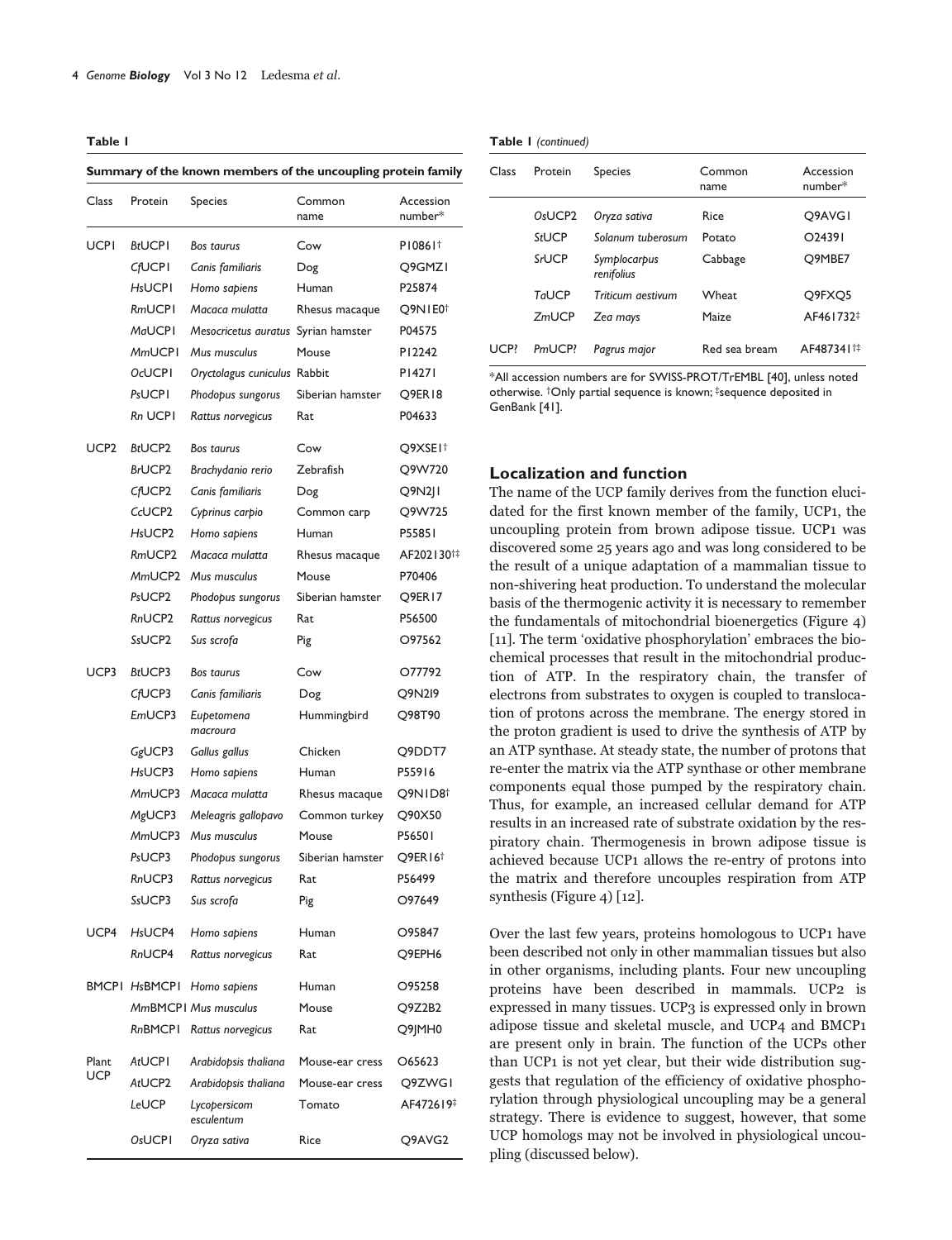| HSUCP1                  | MGGLTASDVHPTLGVQLFSAPIAACLADVITFPLDTAKVRLQVQGECPTSS----VIRYKGVLGTITAVVKTEGRMKLYSGLPAGLQRQISSASLRIGLYDTVQEFLTA-GKE                                                                                                                      |
|-------------------------|----------------------------------------------------------------------------------------------------------------------------------------------------------------------------------------------------------------------------------------|
| CfUCP1                  | MLRAPGSDAPPTLSVRIAAAAGAACLADMITFPLDTAKVRLQIQGEGQGQP--PRAPRYRGVLGTVATLARTEGLQKLYSGLPAGLQRQVGFASLRIGLYDSVREWLSP-GQG                                                                                                                      |
| RnUCP1                  | MVSSTTSEVOPTMGVKIFSAGVSACLADIITFPLDTAKVRLOIOGEGOASS----TIRYKGVLGTITTLAKTEGLPKLYSGLPAGIOROISFASLRIGLYDTVOEYFSS-GRE                                                                                                                      |
| MmUCP1                  | MVNPTTSEVQPTMGVKIFSAGVSACLADIITFPLDTAKVRLQIQGEGQASS----TIRYKGVLGTITTLAKTEGLPKLYSGLPAGIQRQISFASLRIGLYDSVQEYFSS-GRE                                                                                                                      |
| consen                  | MvttS.vqPT.qVkifsAqv.ACLADiITFPLDTAKVRLQiQGEqqass----tiRYkGVLGTittlakTEGlpKLYSGLPAG.QRQisfASLRIGLYD.VqEy.ss-Gre                                                                                                                        |
|                         |                                                                                                                                                                                                                                        |
| HSUCP1                  | --------TAPSLGSKILAGLTTGGVAVFIGOPTEVVKVRLOAO-----SHLHGIKPRYTGTYNAYRIIATTEGLTGLWKGTTPNLMRSVIINCTELVTYDLMKEAFVKNNI                                                                                                                       |
| CfUCP1                  | ---------AAASLGSRISAGVMTGGAAVFIGQPTEVVKVRLQAQ-----SHLHGRKPRYTGTYNAYRIIATTEGLTGLWKGTTPNLMRNVIINCTELVTYDLMKEALVKNHL                                                                                                                      |
| <b>RnUCP1</b>           | --------TPASLGSKISAGLMTGGVAVFIGOPTEVVKVRMOAO-----SHLHGIKPRYTGTYNAYRVIATTESLSTLWKGTTPNLMRNVIINCTELVTYDLMKGALVNHHI                                                                                                                       |
| MmUCP1                  | --------TPASLGNKISAGLMTGGVAVFIGQPTEVVKVRMQAQ-----SHLHGIKPRYTGTYNAYRVIATTESLSTLWKGTTPNLMRNVIINCTELVTYDLMKGALVNNKI                                                                                                                       |
| consen                  | --------t.aSLGskIsAGlmTGGvAVFIGQPTEVVKVR.QAQ-----SHLHGiKPRYTGTYNAYR.IATTE.LLWKGTTPNLMRnVIINCTELVTYDLMK.AlV.nhi                                                                                                                         |
|                         |                                                                                                                                                                                                                                        |
| HSUCP1                  | --------LADDVPCHLVSALIAGFCATAMSSPVDVVKTRFINS---------PPGQYKSVPNCAMKVFTNEGPTAFFKGLVPSFLRLGSWNVIMFVCFEQLKRELSKSRQTMDCAT                                                                                                                  |
| CfUCP1                  | --------LADDLPCHFLSALVAGFCTTVLSSPVDVVKTRFVNS----------VPEOYTSVPNCAMTMLTKEGPLAFFKGFVPSFLRLGSWNVIMFVCFEOLKRELMKSGRTVDCAT                                                                                                                 |
| <b>RnUCP1</b>           | --------LADDVPCHLLSALVAGFCTTLLASPVDVVKTRFINS---------LPGQYPSVPSCAMTMYTK <mark>E</mark> GPAAFFKGFAPSFLRLGSWNVIMFVCFEQLKKELMKSRQTVDCTT                                                                                                   |
| MmUCP1                  | --------LADDVPCHLLSALVAGFCTTLLASPVDVVKTRFINS----------LPGOYPSVPSCAMSMYTKEGPTAFFKGFVASFLRLGSWNVIMFVCFEOLKKELMKSROTVDCTT                                                                                                                 |
| consen                  | --------LADDvPCHllSALvAGFCtTll.SPVDVVKTRFiNS-----------PqQYpSVP.CAMtmyTkEGPtAFFKGfvpSFLRLGSWNVIMFVCFEQLK.ELmKSrqTvDC.T                                                                                                                 |
|                         |                                                                                                                                                                                                                                        |
| <b>HSUCP2</b>           | MVGFKATDVPPTATVKFLGAGTAACIADLITFPLDTAKVRLQIQGESQGPVRATASAQYRGVMGTILTMVRTEGPRSLYNGLVAGLQRQMSFASVRIGLYDSVKQFYT-KGSE                                                                                                                      |
| CfUCP <sub>2</sub>      | MVGFKATDVPPTATVKFLGAGTAACIADLITFPLDTAKVRLQIQGERQGPVRAAASAQYRGVLCTILTMVRTEGPRSLYSGLVAGLQRQMSFASVRIGLYDSVKQFYT-KGSE<br>MVGFKATDVPPTATVKFLGAGTAACIADLITFPLDTAKVRLOIOGESOGLARTAASAOYRGVLGTILTMVRTEGPRSLYNGLVAGLOROMSFASVRIGLYDSVKOFYT-KGSE |
| <b>RnUCP2</b><br>MmUCP2 | MVGFKATDVPPTATVKFLGAGTAACIADLITFPLDTAKVRLQIQGESQGLVRTAASAQYRGVLGTILTMVRTEGPRSLYNGLVAGLQRQMSFASVRIGLYDSVKQFYT-KGSE                                                                                                                      |
| consen                  | MVGFKATDVPPTATVKFLGAGTAACIADLITFPLDTAKVRLQIQGEsQG.vR.aASAQYRGVlqTILTMVRTEGPRSLYnGLVAGLQRQMSFASVRIGLYDSVKQFYT-KGSE                                                                                                                      |
|                         |                                                                                                                                                                                                                                        |
| <b>HSUCP2</b>           | --------HASIGSRLLAGSTTGALAVAVAQPTDVVKVRFQAQ------ARAGGGRRYQSTVNAYKTIAREEGFRGLWKGTSPNVARNAIVNCAELVTYDLIKDALLKANL                                                                                                                        |
| CfUCP <sub>2</sub>      | --------HAGIGSRLLAGSTTGALAVAVAQPTDVVKVRFQAQ------ARAGSGRRYQSTVDAYKTIAREEGFRGLWKGTSPNVARNAIVNCAELVTYDLIKDALLKANL                                                                                                                        |
| <b>RnUCP2</b>           | ---------HAGIGSRLLAGSTTGALAVAVAQPTDVVKVRFQAQ------ARAGGGRRYQSTVEAYKTIAREEGIRGLWKGTSPNVARNAIVNCTELVTYDLIKDTLLKANL                                                                                                                       |
| MmUCP2                  | ---------HAGIGSRLLAGSTTGALAVAVAQPTDVVKVRFQAQ------ARAGGGRRYQSTVEAYKTIAREEGIRGLWKGTSPNVARNAIVNCAELVTYDLIKDTLLKANL                                                                                                                       |
| consen                  | -HAqIGSRLLAGSTTGALAVAVAQPTDVVKVRFQAQ------ARAGqGRRYQSTVeAYKTIAREEG.RGLWKGTSPNVARNAIVNCaELVTYDLIKD.LLKANL                                                                                                                               |
|                         |                                                                                                                                                                                                                                        |
| <b>HsUCP2</b>           | --------MTDDLPCHFTSAFGAGFCTTVIASPVDVVKTRYMNS---------ALGQYSSAGHCALTMLQKEGPRAFYKGFMPSFLRLGSWNVVMFVTYEQLKRALMAACTSREAPF                                                                                                                  |
| CfUCP <sub>2</sub>      | --------MTDDLPCHFTSAFGAGFCTTVIASPVDVVKTRYMNS---------ALGQYSSAGHCALTMLQKEGPRAFYKGFMPSFLRLGSWNVVMFVTYEQLKRALMAACTSREAPF                                                                                                                  |
| <b>RnUCP2</b>           | --------MTDDLPCHFTSAFGAGFCTTVIASPVDVVKTRYMNS---------ALGQYHSAGHCALTMLRKEGPRAFYKGFMPSFLRLGSWNVVMFVTYEQLKRALMAAYESREAPF                                                                                                                  |
| MmUCP2                  | --------MTDDLPCHFTSAFGAGFCTTVIASPVDVVKTRYMNS---------ALGQYHSAGHCALTMLRKEGPRAFYKGFMPSFLRLGSWNVVMFVTYEQLKRALMAAYQSREAPF                                                                                                                  |
| consen                  | ---------MTDDLPCHFTSAFGAGFCTTVIASPVDVVKTRYMNS---------ALGOY.SAGHCALTML.KEGPRAFYKGFMPSFLRLGSWNVVMFVTYEOLKRALMAA.tSREAPF                                                                                                                 |
|                         |                                                                                                                                                                                                                                        |
| HsUCP3<br>CfUCP3        | MVGLKPSDVPPTMAVKFLGAGTAACFADLVTFPLDTAKVRLQIQGENQAVQTARL-VQYRGVLGTILTMVRTEGPCSPYNGLVAGLQRQMSFASIRIGLYDSVKQVYTPKGAD<br>MVGLKPSEVPPTTAVKFLGAGTAACFADLLTFPLDTAKVRLQIQGENQATQAARR-IQYRGVLGTILTMVRTEGPRSPYNGLVAGLQRQMSFASIRIGLYDSVKQFYTPKGSD |
| RnUCP3                  | MVGLQPSEVPPTTVVKFLGAGTAACFADLLTFPLDTAKVRLQIQGENPGVQS----VQYRGVLGTILTMVRTEGPRSPYSGLVAGLHRQMSFASIRIGLYDSVKQFYTPKGTD                                                                                                                      |
| MmUCP3                  | MVGLQPSEVPPTTVVKFLGAGTAACFADLLTFPLDTAKVRLQIQGENPGAQS----VQYRGVLGTILTMVRTEGPRSPYSGLVAGLHRQMSFASIRIGLYDSVKQFYTPKGAD                                                                                                                      |
| consen                  | MVGL.PSeVPPTt.VKFLGAGTAACFADL1TFPLDTAKVRLQIQGENvQs-----vQYRGVLGTILTMVRTEGPrSPY.GLVAGL.RQMSFASIRIGLYDSVKQfYTPKGaD                                                                                                                       |
|                         |                                                                                                                                                                                                                                        |
| HSUCP3                  | ---------NSSLTTRILAGCTTGAMAVTCAQPTDVVKVRFQAS---IHLGPSRSDRKYSGTMDAYRTIAREEGVRGLWKGTLPNIMRNAIVNCAEVVTYDILKEKLLDYHL                                                                                                                       |
| CfUCP3                  | ---------HSSITTRILAGCTTGAMAVSCAQPTDVVKVRFQAS---IHLGAG-SNRKYSGTMDAYRTIAREEGVRGLWKGTLPNITRNAIVNCAEMVTYDIIKEKLLDYHL                                                                                                                       |
| RnUCP3                  | ---------HSSVAIRILAGCTTGAMAVTCAQPTDVVKVRFQAM---IRLGTG-GERKYRGTMDAYRTIAREEGVRGLWKGTWPNITRNAIVNCAEMVTYDIIKEKLLDSHL                                                                                                                       |
| MmUCP3                  | ---------HSSVAIRILAGCTTGAMAVTCAQPTDVVKVRFQAM---IRLGTG-GERKYRGTMDAYRTIAREEGVRGLWKGTWPNITRNAIVNCAEMVTYDIIKEKLLESHL                                                                                                                       |
| consen                  | ---------hSSvRILAGCTTGAMAVtCAQPTDVVKVRFQA.---I.LGtq-.eRKY.GTMDAYRTIAREEGVRGLWKGT.PNItRNAIVNCAEmVTYDIiKEKLLd.HL                                                                                                                         |
|                         |                                                                                                                                                                                                                                        |
| HsUCP3                  | --------LTDNFPCHFVSAFGAGFCATVVASPVDVVKTRYMNS----------PPGOYFSPLDCMIKMVAOEGPTAFYKGFTPSFLRLGSWNVVMFVTYEOLKRALMKVOMLRESPF                                                                                                                 |
| CfUCP3                  | --------LTDNFPCHLISAFGAGFCATVVASPVDVVKTRYMNS----------PPGQYCSPLDCMLKMVTQEGPTAFYKGFTPSFLRLGTWNVVMFVTYEQLKRALMKVQMLRESPF                                                                                                                 |
| RnUCP3                  | --------FTDNFPCHFVSAFGAGFCATVVASPVDVVKTRYMNA---------PPGRYRSPLHCMLRMVAQEGPTAFYKGFMPSFLRLGSWNVMMFVTYEQLKRALMKVQVLRESPF                                                                                                                  |
| MmUCP3                  | --------FTDNFPCHFVSAFGAGFCATVVASPVDVVKTRYMNA---------PLGRYRSPLHCMLKMVAQEGPTAFYKGFVPSFLRLGAWNVMMFVTYEQLKRALMKVQVLRESPF                                                                                                                  |
| consen                  | --------.TDNFPCHfvSAFGAGFCATVVASPVDVVKTRYMN.----------PpG.YrSPL.CMlkMVaQEGPTAFYKGFtPSFLRLGsWNV.MFVTYEQLKRALMKVQ.LRESPF                                                                                                                 |

#### **Figure 3**

Sequence alignment of UCP1, UCP2 and UCP3 from human, dog, mouse and rat. Sequences are arranged to demonstrate the tripartite structure and lines between blocks help to identify amino acid residues strictly conserved in the three repeats. In the consensus sequence for each UCP homolog (consen), upper-case letters denote strict conservation while lower-case letters display the most frequent residue when there is variability.

UCPs are generally strongly regulated at two levels: transcription of the gene and protein activity in the mitochondrion. As an example of transcriptional regulation, the level of Ucp1 mRNA rises in brown adipose tissue only 15 minutes after cold exposure. The 5' flanking region of the rat, mouse and human Ucp1 genes contain cis-acting elements including a potent 200-bp enhancer involved in tissue-specific expression and hormonal regulation [13]. The enhancer is complex and contains response elements for cyclic AMP, retinoids, thyroid hormone, thiazolidinediones, and other regulators. The Ucp2 promoter does not contain the TATA box typical of many promoters but instead is GC-rich; it contains several potential binding motifs for transcription factors such as Sp1, AP-1, AP-2, the cyclic AMP response element binding protein (CREB) and the muscle regulator MyoD [14]. Consensus binding motifs for the CCAAT box and the Y box have also

been described in the Ucp2 promoter region. The Ucp2 gene is downregulated in cis at the translational level by an upstream open reading frame located in exon 2 [15]. The expression of the Ucp3 gene in skeletal muscle is also under strict transcriptional regulation, but the molecular mechanism controlling its expression has not been fully established [16]. In the proximal  $5'$  flanking region of the Ucp3 gene, several potential binding sequences for regulatory factors, such as MyoD, another muscle regulator MEF2, peroxisomeproliferator-activated receptors and thyroid hormone receptors have been described.

There are conflicting data on the regulation of the activity of the more recently described members of the UCP family within mitochondria, but the regulation of UCP1 is well established. Two ligands influence its activity: nucleotides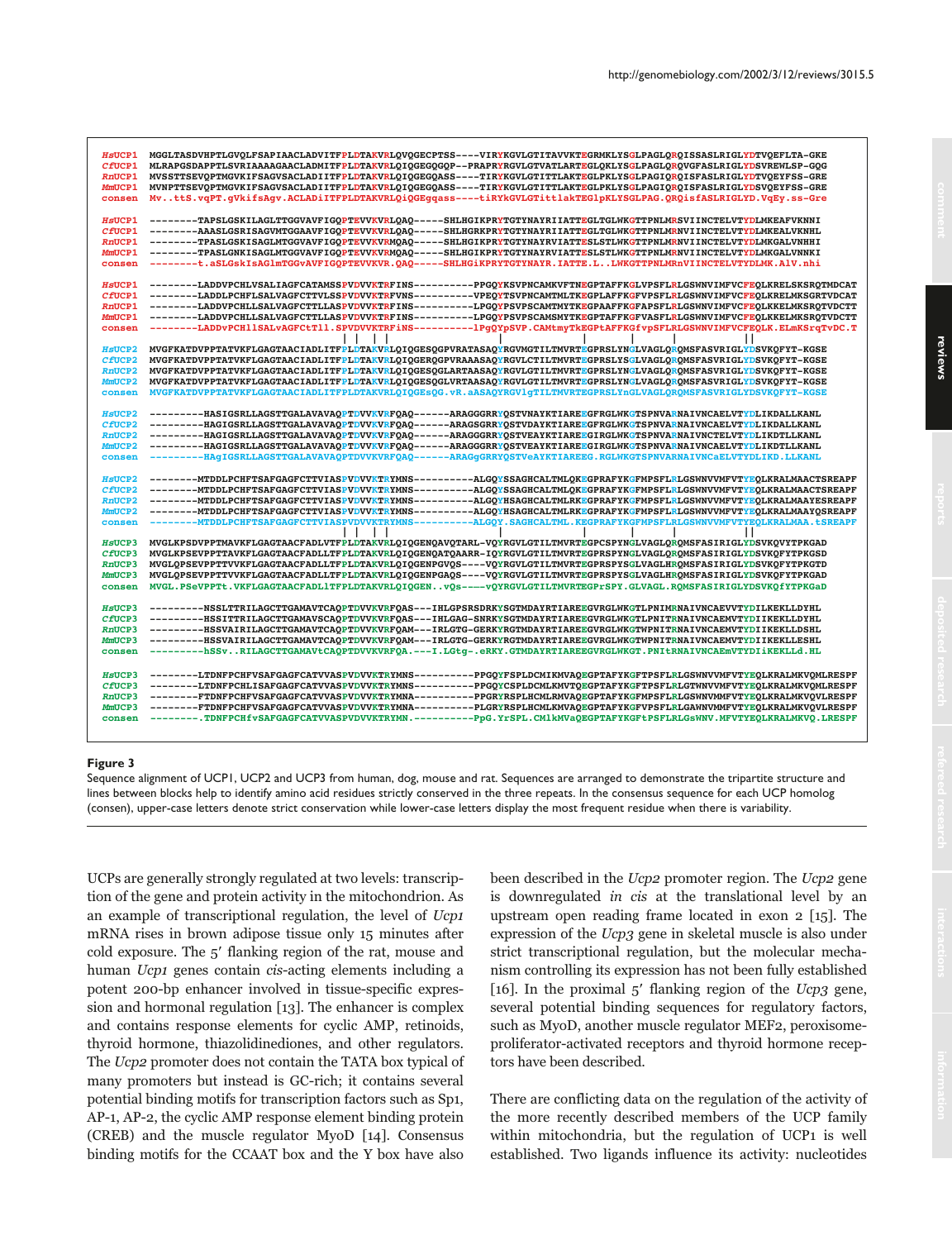

### **Figure 4**

Energy dissipation mediated by the uncoupling proteins. During respiration, protons are pumped by the respiratory chain complexes and a proton electrochemical potential gradient is generated. The energy of the proton gradient drives the synthesis of ATP by the F<sub>0</sub>F<sub>1</sub>-ATPase. UCPs catalyze a regulated re-entry of the protons into the matrix. The ADP/ATP carrier exports the newly synthesized ATP to the cytosol in exchange for ADP.

and fatty acids. Furthermore, ubiquinone has recently been described as a cofactor essential for its activity [17]. Purine nucleotides bind to the protein from the cytosolic side of the membrane and inhibit conductance of protons. The ability of UCP1 to bind nucleotides has often been linked with its close relationship to the adenine nucleotide translocator (also called the ADP/ATP carrier, see Figure 5). Fatty acids override the inhibition of UCP1 by nucleotides and activate it. Fatty acids also act as second messengers of the hormone noradrenaline, since hormone-stimulated lipolysis generates fatty acids that act not only as substrates for respiration but also as activators of UCP1 [18]. The precise mechanism by which fatty acids regulate transport through UCP1 is a matter of debate, however. There are currently two hypotheses. The 'proton buffering model' proposes that the fatty acid acts as a prosthetic group for the UCP1 protein; the carboxylate moiety on the fatty acid would bind protons and deliver them to a site on UCP1 from which they are translocated to the other side of the membrane [19]. The alternative model, the 'fatty acid cycling hypothesis', proposes that UCP1 transports the fatty acid anion in one direction and that the protonated fatty acid then flips back across the lipid bilayer, resulting in a net transfer of one proton per fatty acid anion across the membrane [20].

The function, transport properties and regulation of other members of the UCP family are still being defined. It has been suggested that all the UCPs may respond to nucleotides and fatty acids in a similar way to UCP1 [21], but the physiological context in which UCP1 operates is unique (there is an

acute noradrenergic control of the thermogenic activity) and thus the physiological regulation of other UCPs is likely to be different.

The uncoupling proteins form part of a superfamily of metabolite transporters of the mitochondrial inner membrane, which are mainly anion carriers (Figure 5). Investigation of the bioenergetic properties of the mitochondria of brown adipose tissue was initiated when it was observed that their permeability to anions such as chloride or bromide was unusually high. It was subsequently shown that UCP1 can transport a variety of anions, an observation that has frequently led to the suggestion that UCP1 is a hydroxyl anion transporter rather than a proton carrier [22]. Its proposed activity as a fatty acid anion transporter would be in line with these observations [20].

UCP2 is the member of the family with the widest distribution among cell types [23], but its expression levels vary depending on the tissue and on the physiological situation. Since its discovery in 1997 [23], UCP2 has been shown to be involved in various cellular processes. The consensus is emerging that it probably has more than one function, which will depend on the physiological context. The phenotypes observed in  $Ucp2^{-/-}$  knockout mice suggest that the wild-type UCP2 has an uncoupling activity in vivo: the animals are neither obese nor cold-sensitive but their macrophages produce more free radicals than wild-type macrophages, indicating a higher membrane potential [24]. The result of this high production of reactive oxygen species (ROS) is that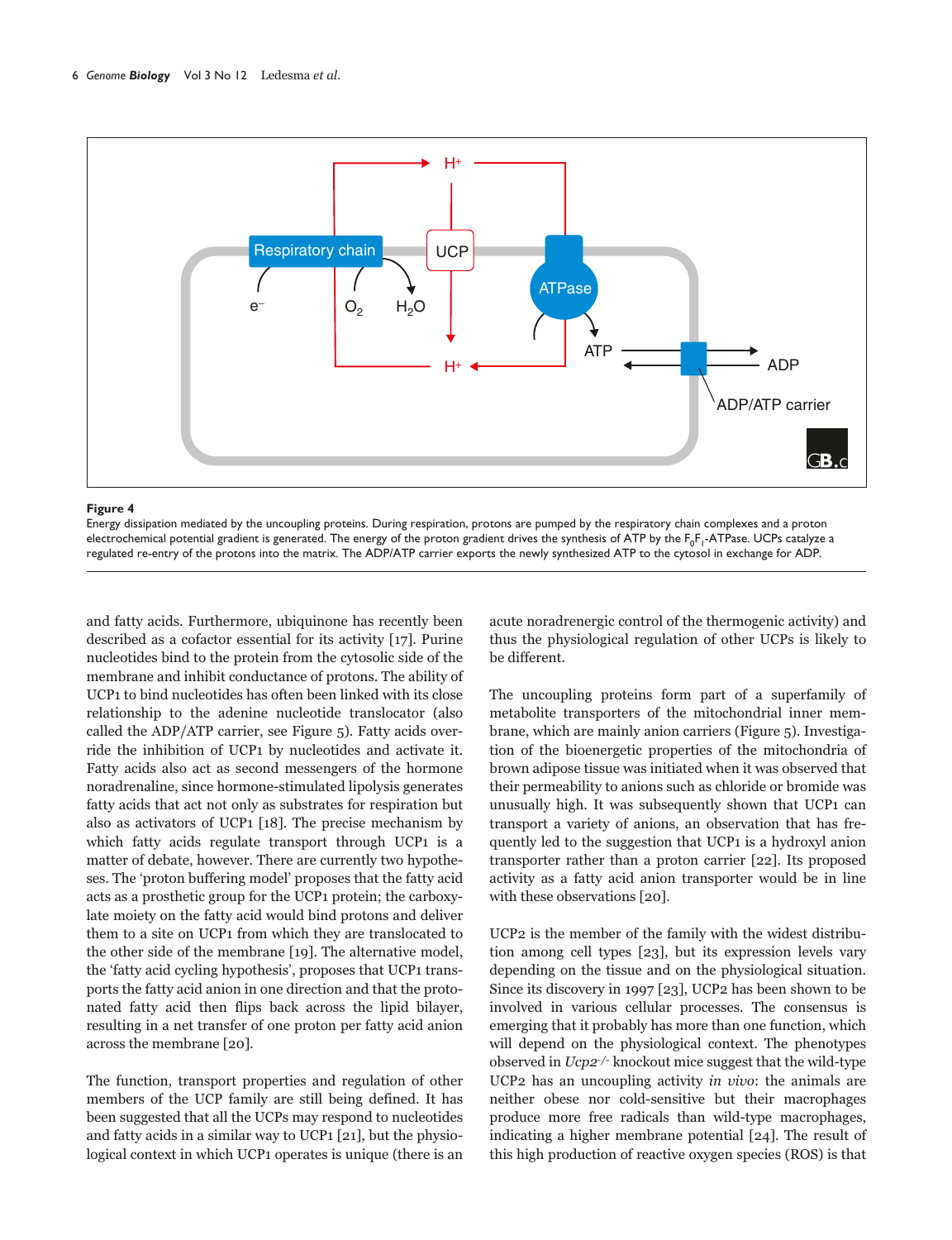

**Figure 5**

A phylogenetic tree of representative members of the mitochondrial transporter superfamily, which includes UCPs.

the animals are more resistant to infection. Another research group has shown that  $Ucp2^{-/-}$  knockout mice also have higher than wild type ATP levels in the pancreatic islets of Langerhans, resulting in abnormally high insulin levels [25]. Similarly, work with intact thymocytes from Ucp2-/- knockout mice has led to an estimate that UCP2 could be responsible for 50% of the resting proton leak [26]. UCP2 expression is generally increased in situations of oxidative stress, in which circumstance UCP2 would protect cells by limiting mitochondrial ROS production and therefore preventing the onset of apoptosis [27]. Macrophages respond to infection by lowering UCP2 levels and thus enhancing the production of ROS, which are used to fight infection. An interesting proposal has recently been put forward that UCP2 acts as a carrier for the superoxide anion, thus helping to decrease the mitochondrial concentration of ROS [28].

Several observations suggest that UCP2 could be involved in lipid metabolism. First, its expression is induced under starvation, when circulating fatty acid levels are elevated [29]. Moreover, when adipocytes are stimulated by the hormone leptin, the levels of UCP2 and of enzymes involved in fatty acid oxidation increase. Thus, when lipolysis is stimulated by leptin, fatty acids are not exported to liver but are oxidized in the adipocyte [30]. UCP2 could have a dual role in this process: it could trigger fat oxidation that is not coupled to energy-requiring processes, and/or it could prevent the oxidative damage usually produced under conditions of high lipid levels.

The expression of UCP3 is restricted to skeletal muscle and brown adipose tissue [31]. The physiological role and transport activity of UCP3 is still a matter of debate, despite the large number of publications on the issue, but evidence suggests that it may not have a role in energy dissipation. In line with this idea, UCP3 levels increase during fasting, a situation where energy efficiency should be increased [29], and Ucp3  $\sqrt{2}$  mice do not have altered whole-body metabolism [32], although at the cellular level they do show increased energetic efficiency [33]. The induction of UCP3 in muscle during starvation has been considered to be a consequence of its role in handling lipids as fuels, similar to the situation for UCP2 [34]. Two possible functions have been proposed. Although some authors argue that Ucp3 is a carrier of fatty acids that facilitates their efflux from the mitochondrial matrix to help to regenerate free coenzyme A [35], while others suggest that UCP3 could prevent lipid-induced oxidative damage [36]. On the other hand, there are also indications that UCP3 has uncoupling activity. Firstly, transgenic mice overexpressing Ucp3 have been shown to have a higher resting oxygen consumption than wild-type mice, and although their muscle fibres maintain a contractile performance similar to that of wild-type animals, energy turnover is clearly higher in the mutants [37]. Secondly, a recent paper has shown a correlation between the level of UCP3 expression, the rate of mitochondrial proton leakage and the success in weight loss of overweight women [38].

UCP4 and BMCP1 are distantly related UCP homologs that are expressed only in the brain. Their functions are not known, but they have been implicated in processes similar to those suggested for UCP2 and UCP3. The role of the plant uncoupling proteins is still being elucidated. Some of them (proteins from potato, Arabidopsis and cabbage) have been shown to respond when plants are subjected to cold stress, suggesting that they have a thermogenic role analogous to that of mammalian UCP1. These proteins have also been shown to reduce ROS generation, again showing a parallel with animal UCPs. Specific plant functions also involve UCPmediated energy dissipation. During fruit ripening, heat is generated, and it had been previously thought that this thermogenesis was mainly due to the induction in the respiratory chain of the alternative oxidase. However, it has already been demonstrated in tomato and mango that UCPs play an essential role in this process [39].

## **Frontiers**

The uncoupling-protein field is growing rapidly, with an almost continuous description of new family members. The discovery of UCPs in many different eukaryotic organisms suggests that the regulation of energetic efficiency through the physiological uncoupling of oxidative phosphorylation may be a common strategy developed early in evolution. The current avalanche of data on the UCP family do not allow us to outline a definite task for each family member; the situation is more complex than anticipated. The view that is slowly emerging is that while the main function of UCP1 is thermoregulation, UCP2 is involved in the control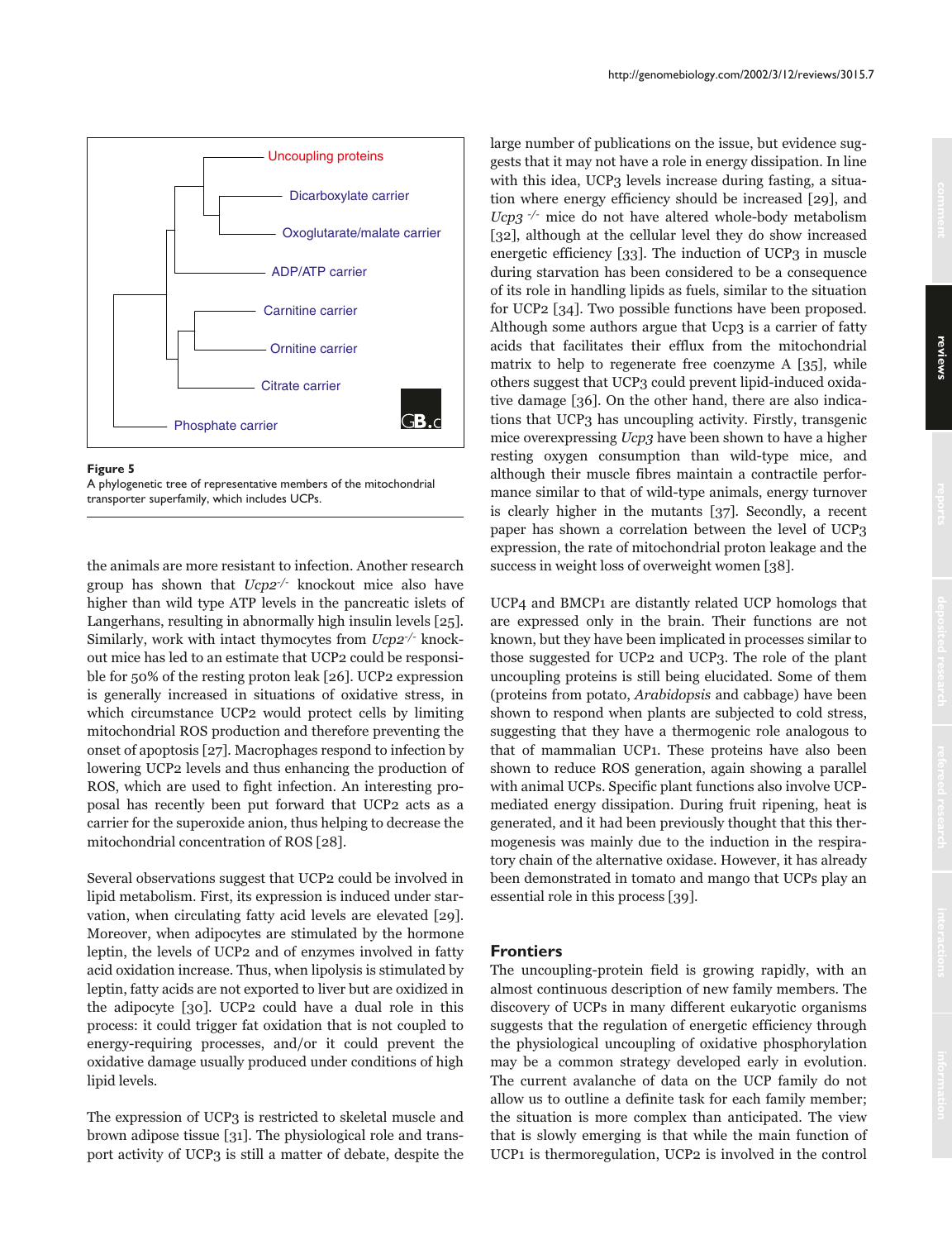of ROS generation and UCP3 in the handling of lipids as fuels. Plant UCPs seem to have similar functions to the mammalian UCPs, but ascribing a role solely on the basis of sequence analysis would be premature. The example of UCP2 illustrates the need for a detailed investigation of each protein in its respective cellular context. The role of UCP2 in the physiology of macrophages, pancreatic  $\beta$  cells or white adipocytes is probably not the same. Clearly, defining the physiological regulation of the activity would help to clarify these issues.

Those studying the biochemistry of UCPs also have a lot of work ahead. There are still fundamental uncertainties about their transport mechanism, and thus they have been proposed to transport fatty acids, protons or superoxide ions. Are all UCPs 'true' uncoupling proteins, or are some of them metabolite carriers? How are these transporters organized so that they can readily switch from carrier mode to channel mode? No high-resolution structural data are yet available for any member of the mitochondrial carrier superfamily, and when this information becomes available it could prove a turning point in understanding the molecular basis of the transport mechanism, specificity and regulation of UCPs.

The scientific interest in this protein family can be easily understood. At the cellular level, their role in the control of ATP levels, redox balance, oxidative stress and apoptosis shows their importance. Disturbances in UCP function could underlie pathological states such as obesity, diabetes, inflammatory processes or cancer cachexia. Development of drugs that modulate the activity of the UCPs could one day become a new strategy for the treatment of these pathologies.

## **Acknowledgements**

We thank Frédéric Bouillaud and Daniel Ricquier for their helpful comments on the manuscript. This work has been supported by a grant from the Spanish Ministry of Science and Technology (BIO99-0870). A.L. is supported by a grant from the Comunidad de Madrid.

#### **References**

- 1. Ricquier D, Bouillaud F: **The uncoupling protein homologues: UCP1, UCP2, UCP3, StUCP and AtUCP.** *Biochem J* 2000*,* **345:**161-179.
	- A comprehensive review of the UCPs.
- 2. Solanes G, Vial-Puig A, Grujic D, Flier JS, Lowell BB: **The human uncoupling protein-3 gene.** *J Biol Chem* 1997, **272:**25433-25436. Description of the structure of the UCP3 gene.
- 3. Walker JE, Runswick MJ: **The mitochondrial transport protein superfamily.** *J Bioenerg Biomembr* 1993, **25:**435-446. A review that includes a description of the characteristic features of the protein superfamily formed by the mitochondrial transporters of metabolites.
- 4. **PROSITE** [http://ca.expasy.org/prosite/] A database of protein families and domains
- 5. Saier MH Jr: **Vectorial metabolism and the evolution of transport systems.** *J Bacteriol* 2000, **182:**5029-5035. A review that presents the hypothesis that all transport systems evolved from a common ancestor.
- 6. Jarmuszkiewicz W, Sluse-Goffart CM, Hryniewiecka L, Sluse FE: **Identification and characterization of a protozoan uncoupling**

#### **protein in** *Acanthamoeba castellani***.** *J Biol Chem* 1999, **274:**23198-23202.

The bioenergetic properties of mitochondria isolated from this amoeba suggest the presence of an uncoupling protein similar to the mammalian UCPs.

7. Miroux B, Frossard V, Raimbault S, Ricquier D, Bouillaud F: **The topology of the brown adipose tissue mitochondrial uncoupling protein determined with antibodies against its antigenic sites revealed by a library of fusion proteins.** *EMBO J* 1993, **12:**3739-3745.

Demonstration of the six transmembrane regions in UCP1.

8. Trézéguet V, Le Saux A, David C, Gourdet C, Fiore C, Dianoux AC, Brandolin G, Lauquin G: **A covalent tandem dimer of the mitochondrial ADP/ATP carrier is functional** *in vivo***.** *Biochim Biophys Acta* 2000, **1457:**81-93.

Carriers operate as homodimers, and when the two monomers are expressed in tandem the carrier is fully functional.

- 9. Schleiff E, McBride H: **The central matrix loop drives import of uncoupling protein 1 into mitochondria.** *J Cell Sci* 2000, **113:**2267-2272. Demonstration of the mechanism of targeting and insertion of UCP1 into mitochondria.
- 10. Arechaga I, Ledesma A, Rial E: **The mitochondrial uncoupling protein UCP1: a gated pore.** *IUBMB Life* 2001, **52:**165-173. A review on the transport properties of UCP1 and the proposal of the existence in the core of UCP1 of a translocation pore.
- 11. Nicholls DG, Ferguson SJ: *Bioenergetics 3*. London: Academic Press; 2002.

A standard and up-to-date textbook with a comprehensive introduction to membrane bioenergetics and the chemiosmotic theory.

- 12. Nicholls DG, Locke RM: **Thermogenic mechanisms in brown fat.** *Physiol Rev* 1984, **64:**1-64. A classical review of the thermogenesis in brown adipose tissue and its regulation.
- 13. Cassard-Doulcier AM, Gelly C, Fox N, Schrementi J, Raimbault S, Klaus S, Forest C, Bouillaud F, Ricquier D: Tissue-specific and  $\beta$ **adrenergic regulation of the mitochondrial uncoupling protein gene: control by** *cis***-acting elements in the 5-flanking region.** *Mol Endocrinol* 1993, **7:**497-506.

Comprehensive description of the structure of the UCP1 gene.

- 14. Yamada M, Hashida T, Shibusawa N, Iwasaki T, Murakami M, Monden T, Satoh T, Mori M: **Genomic organization and promoter function of the mouse uncoupling protein 2 (UCP2) gene.** *FEBS Lett* 1998, **432:**65-69. The structure of the UCP2 gene.
- 15. Pecqueur C, Alves-Guerra MC, Gelly C, Levi-Meyrueis C, Couplan E, Collins S, Ricquier D, Bouillaud F, Miroux B: **Uncoupling protein 2,** *in vivo* **distribution, induction upon oxidative stress, and evidence for translational regulation.** *J Biol Chem* 2001, **276:**8705-8712.

Translational regulation of UCP2 and tissue distribution.

16. Acín A, Rodriguez M, Rique H, Canet E, Boutin JA, Galizzi JP: **Cloning and characterization of the 5 flanking region of the human uncoupling protein 3 (UCP3) gene**. *Biochem Biophys Res Commun* 1999, **258:**278-283.

Characterization of the promoter region in UCP3.

17. Echtay KS, Winkler E, Klingenberg M: **Coenzyme Q is an obligatory cofactor for uncoupling protein function.** *Nature* 2000, **408:**609-613.

A description of the role of ubiquinone as a cofactor for the UCP1.

- 18. Rial E, González-Barroso MM: **Physiological regulation of the transport activity in the uncoupling proteins UCP1 and UCP2.** *Biochim Biophys Acta* 2001, **1504:**70-81.
- A review on the regulation of UCP1, with a historical perspective. 19. Klingenberg M, Echtay KS: **Uncoupling proteins: issues from a biochemist point of view.** *Biochim Biophys Acta* 2001, **1504:**128- 143.

A review on the mechanism of transport and regulation of mammalian UCPs.

- 20. Garlid KD, Jaburek M, Jezek P: **Mechanism of uncoupling protein action.** *Biochem Soc Trans* 2001, **29:**803-806. A review summarizing the transport mechanism of UCP1 as a fatty acid anion carrier.
- 21. Jezek P: **Possible physiological roles of mitochondrial uncoupling proteins-UCPn.** *Int J Biochem Cell Biol* 2002, **34:**1190-1206. A review on the hypotheses for the role of the mammalian uncoupling proteins.